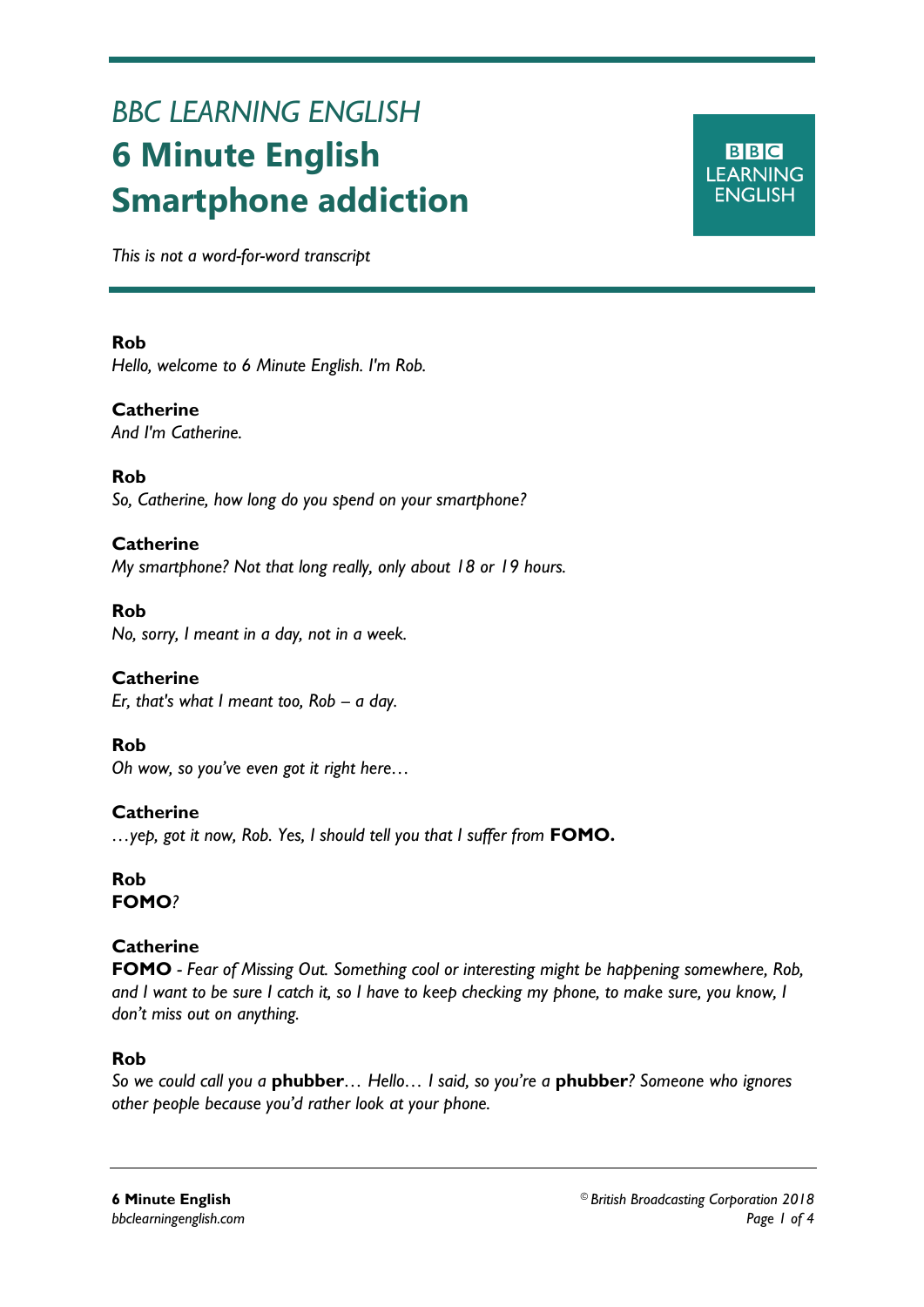# **Catherine**

*Oh, yeah, that's right.*

# **Rob**

*It sounds like you have a bit of a problem there, Catherine. But you're not the only one. According to one recent survey, half of teenagers in the USA feel like they are* **addicted to** *their mobile phones. If you are* **addicted to** *something, you have a physical or mental need to keep on doing it. You can't stop doing it. You often hear about people being* **addicted to** *drugs or alcohol, but you can be addicted to other things too, like mobile phones. So, Catherine, do you think you're addicted to your phone? How long could you go without it? Catherine? Catherine!*

## **Catherine**

*Sorry, Rob, yes, well I think if I went more than a minute, I'd probably get sort of sweaty palms and I think I'd start feeling a bit panicky.* 

## **Rob**

*Oh dear! Well, if I can distract you for a few minutes, can we look at this topic in more detail please? Let's start with a quiz question first though. In what year did the term 'smartphone' first appear in print? Was it:*

- *a) 1995*
- *b) 2000*
- *c) 2005*

*What do you think?*

# **Catherine**

*OK, you've got my full attention now, Rob, and I think it's 2000, but actually can I just have a quick look on my phone to check the answer?*

# **Rob**

*No, no, that would be cheating – for you – maybe not for the listeners.*

#### **Catherine**

*Spoilsport.*

#### **Rob**

*Right, Jean Twenge is a psychologist who has written about the damage she feels smartphones are doing to society. She has written that smartphones have probably led to an increase in mental health problems for teenagers. We're going to hear from her now, speaking to the BBC. What does she say is one of the dangers of using our phones?*

#### **Jean Twenge, psychologist and author**

*I think everybody's had that experience of reading their news feed too much, compulsively checking your phone if you're waiting for a text or getting really into social media then kind of, looking up and realising that an hour has passed.*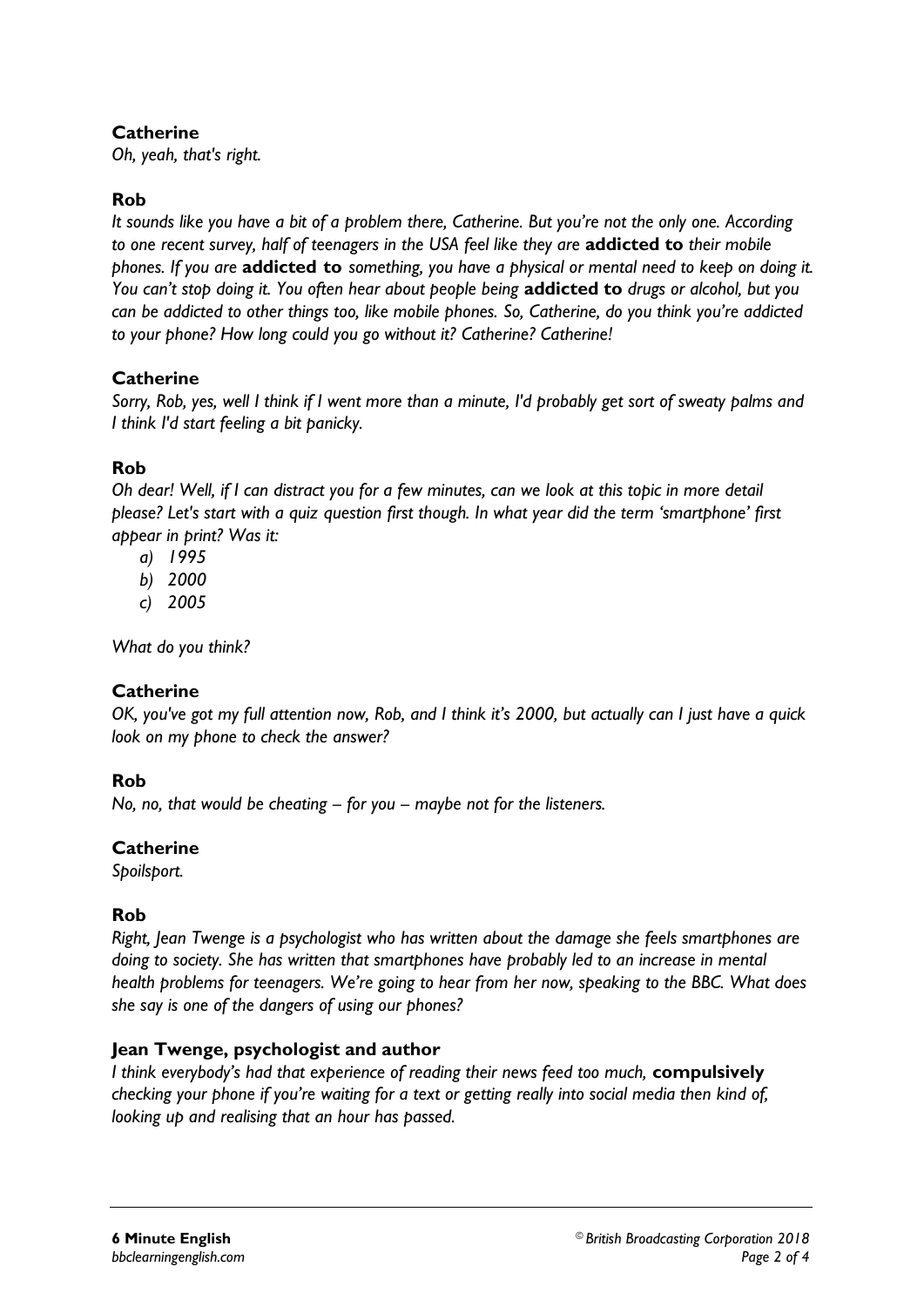#### **Rob**

*So what danger does she mention?*

#### **Catherine**

*Well, she said that we can get so involved in our phones that we don't notice the time passing and when we finally look up, we realise that maybe an hour has gone. And I must say, I find that to be true for me, especially when I'm watching videos online. They pull you in with more and more videos and I've spent ages just getting lost in video after video.*

#### **Rob**

*Well that's not a problem if you're looking at our YouTube site, of course - there's lots to see there.*

#### **Catherine**

*Yes, BBC Learning English, no problem. You can watch as many as you like.*

#### **Rob**

*Well, she talks about checking our phones* **compulsively***. If you do something* **compulsively**  *you can't really control it - it's a feature of being* **addicted to** *something, you feel you have to do it again and again. Some tech companies, though, are now looking at building in timers to apps which will warn us when we have spent too long on them. Does Jean Twenge think this will be a good idea?*

#### **Jean Twenge, psychologist and author**

*It might mean that people look at social media less frequently and that they do what it really should be used for, which is to* **keep in touch with** *people but then* **put it away** *and go see some of those people* **in person** *or give them a phone call.*

#### **Rob**

*So, does she think it's a good idea?*

#### **Catherine**

*Well, she doesn't say so directly, but we can guess from her answer that she does, because she says these timers will make people spend more time in face-to-face interaction, which a lot of people think would be a good thing.* 

#### **Rob**

*Yes, she said we should be using it for* **keeping in touch with** *people - which means contacting people, communicating with them and also encouraging us to do that communication* **in person***. If you do something* **in person** *then you physically do it – you go somewhere yourself or see someone yourself, you don't do it online or through your smartphone, which nicely brings us back to our quiz question. When was the term smartphone first used in print - 1995, 2000 or 2005? What did you say, Catherine?*

#### **Catherine**

*I think I said 2005, without looking it up on my phone, Rob!*